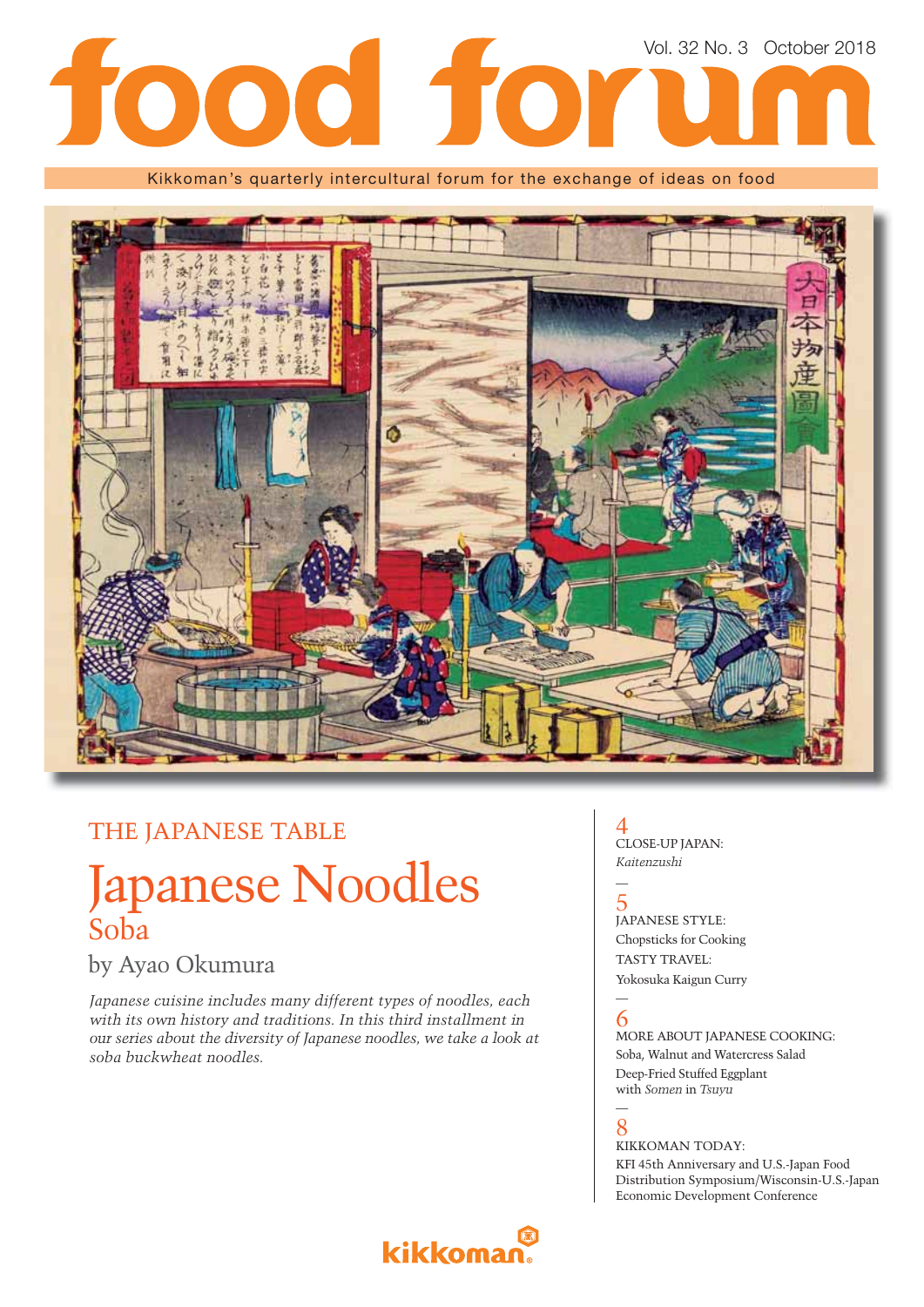#### THE JAPANESE TABLE

# Japanese Noodles Soba



Soba, or buckwheat, originated in central Asia and was brought to Japan sometime between 1500-500 BCE. Rice grown in paddies became prevalent in Japan following this time, but soba continued to be cultivated mainly for food in impoverished rural areas, where rice could not be grown: poor farmers subsisted on soba and sold part of their harvest. Records dated 722 indicate that Japan's emperor ordered soba to be cultivated as emergency food when there was a scanty rice harvest.

#### Early Soba Dishes

Soba was originally eaten either as a gruel called *soba-gayu*, made by boiling hulled soba in water, or as thick *soba-zosui* porridge, made by flavoring the gruel with miso. As well, hulled soba groats were pounded into flour with a mortar and pestle; the flour mixed with hot water was kneaded and made into *soba-gaki*. *Sobagai-mochi*  cakes consisted of flour and water mixed then baked in the hot ashes of a brazier or open fireplace. *Soba-gaki* and *sobagai-mochi* were sometimes eaten with miso.

Records from 1480 suggest that a noodle-like form of soba first appeared among the Kyoto aristocracy, but the most definitive record which clearly indicates the

appearance of soba noodles is dated 1574, mentioning soba as being made at the Joshoji temple, located in the Kiso district of the Shinshu region (present-day Nagano Prefecture). By the early seventeenth century, soba had been introduced in Edo (today's Tokyo), and there it flourished as never before. One reason was its proximity to areas where soba was grown, which included the greater Edo area. Another was that, by the end of the seventeenth century, the population of Edo had risen to over one million, as samurai and their servants, tradesmen and others from throughout the country gathered to build the city and engage in commerce. The majority of these were single men for whom soba was prized as a fast food. The spread of waterwheel mill-ground flour and the availability of simple hand-turned stone mills also facilitated the production—and thus the consumption—of soba noodles.

#### Soba Styles

Soba noodles were served in basically three styles during the Edo period  $(1603-1867)$ : the first was in restaurant-like shops where furnishings and serving utensils were carefully selected. The noodles were freshly made, cooked and served to patrons

who were predominantly wealthy locals, members of the literati or those from the samurai class. The second was in *tsuji-uri*: these were shanty-like stalls that sold soba wherever people gathered—near temples, at river or canal docks and at construction sites. These stalls were stocked with dishes of pre-cooked soba noodles to which hot broth would be added upon ordering; the food was then eaten while standing. The third was in *furi-uri*, where peddlers sold soba from portable stands that were cleverly designed to hold drawers of pre-cooked soba, hot broth and a portable cook stove. Peddlers carried their stands from one place to another, hawking their noodles. Hailed by a customer, they set down their stall, placed the soba in a bowl and poured hot broth over it. Customers ate standing up in this case as well.

#### Soba Noodle Flours

The three basic kinds of soba noodles that are eaten today developed around the mid-1700s, according to how the flour was ground. *Inaka soba* (country-style soba) uses soba flour made from hulled soba, where the pellicle remains attached. This is a dark-colored but highly nutritious soba that was originally sold in shanty shops and by peddlers. *Sarashina soba*,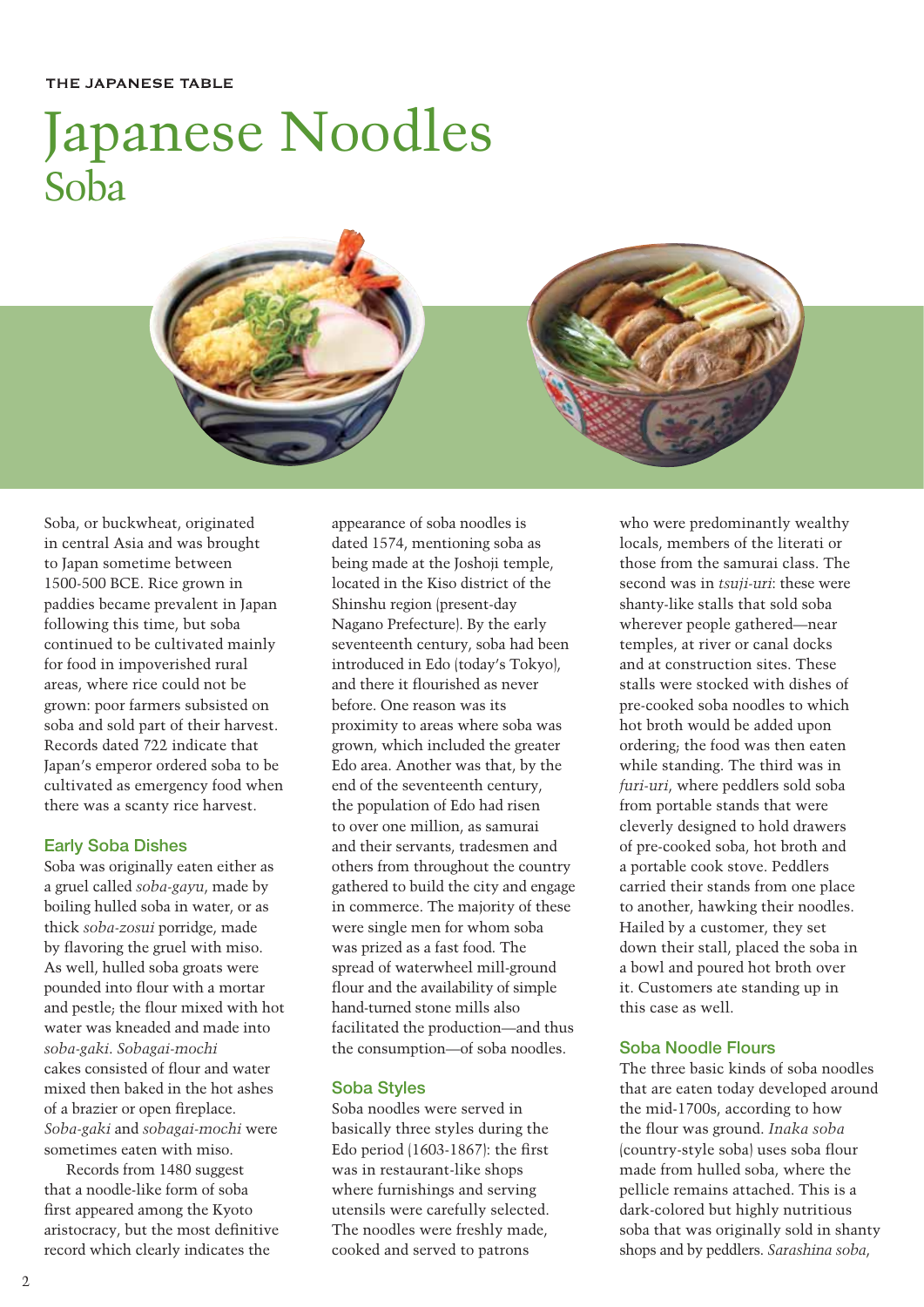From left: *Tempura soba*; *kamo-namban soba*; *sarashina soba*; *cha soba*





the highest quality soba, is served at soba shops where the flour is made by refining the bran layer from the groats and grinding only the very center of the white inner part of the kernel. *Nami soba* (regular soba), the type most generally served in soba shops, is made from flour mixed with the remaining white inner part (not used in *sarashina soba*) and pellicle parts. Typically, 20 percent wheat flour is mixed with 80 percent soba flour to prevent the noodles from being crumbly in nature, as soba flour does not contain gluten. In some instances, however, the percentage of wheat flour is increased up to 40 percent, and occasionally grated *yamato-imo*  (mountain yam) is mixed with the soba flour. Soba made of either 100 percent *sarashina* flour or *nami* flour is referred to as *ki soba* or *jyu-wari soba—*which literally means that the noodles consist of 100 percent soba flour; such noodles are served freshly made and freshly cooked, and are considered "gourmet" soba by connoisseurs. Another variation is *cha soba*, where ground green tea is added to the flour for fragrance and which imparts a light green color.

#### Varieties of Soba

Until the sixteenth century, basic soba sauce was a liquid made by adding *katsuobushi* dried bonito flakes to *taremiso*. Taremiso

involved mixing miso with water, boiling it down and straining it. During the seventeenth and eighteenth centuries, it came to be replaced by dashi made from *katsuobushi* seasoned with *tamari*  soy sauce and sake. From the late eighteenth century, basic soba sauce began to be made using *katsuobushi* dashi as a base with soy sauce and mirin, which produces the sweet savory flavor that is familiar today.

Then as now, ways of eating soba vary. *Zaru soba* is cooked and chilled, served on a bamboo mat called a *zaru* or a wooden steamer called a *seiro*. Each mouthful of noodles is dipped into a cool savory sauce. Contemporary variants of *zaru soba* include *kamo-seiro soba*  accompanied by a warm dipping sauce containing morsels of *kamo*  duck meat. Another is chilled *hiyagake soba*, served in a large bowl to which cool broth is added, accompanied by tempura or chopped long onion and other toppings. *Kake soba* or *atsukake* noodles are served in a hot broth, and *tamago-toji soba* is made by cooking a beaten egg into the broth. *Kamo-namban soba* is served in a broth cooked with duck meat and long onion. *Arare soba* is topped with small scallops, and *hanamaki soba* is topped with a generous helping of toasted and shredded *nori* seaweed—but the

most popular soba with toppings is *tempura soba*, featuring two tempura shrimp.

The trendsetters of old Edo showed their true spirit in transforming a food once used to stave off starvation into something urbane and chic. Today, itinerant soba peddlers have disappeared, yet countless soba shops remain, and stand-up soba counters can be found in train stations and on street corners. All over Japan, one can hear the sound of people enjoying soba: to better savor the fragrance and flavor of the soba, it is essential to slurp one's noodles.

#### cover

*Dainihon Bussan-zue* (ca. 19th C.) by Utagawa Hiroshige III. This print depicts the process of making soba in the Shinshu region. *Courtesy Waseda University Library*

#### Author's profile

Ayao Okumura, Ph.D. was born in 1937 in Wakayama Prefecture. A former professor at Kobe Yamate University, Dr. Okumura is a specialist in traditional Japanese cuisine. He is currently part-time professor at Osaka City University Graduate School, lecturing on the establishment and structure of Japanese food culture; as owner of cooking studio Douraku-tei, he is known for his authentic reproductions of historic Japanese dishes and menus. His various publications include *Nippon men shokubunka no 1300 nen* ("1,300 years of Japanese noodle food culture," 2009; revised 2014).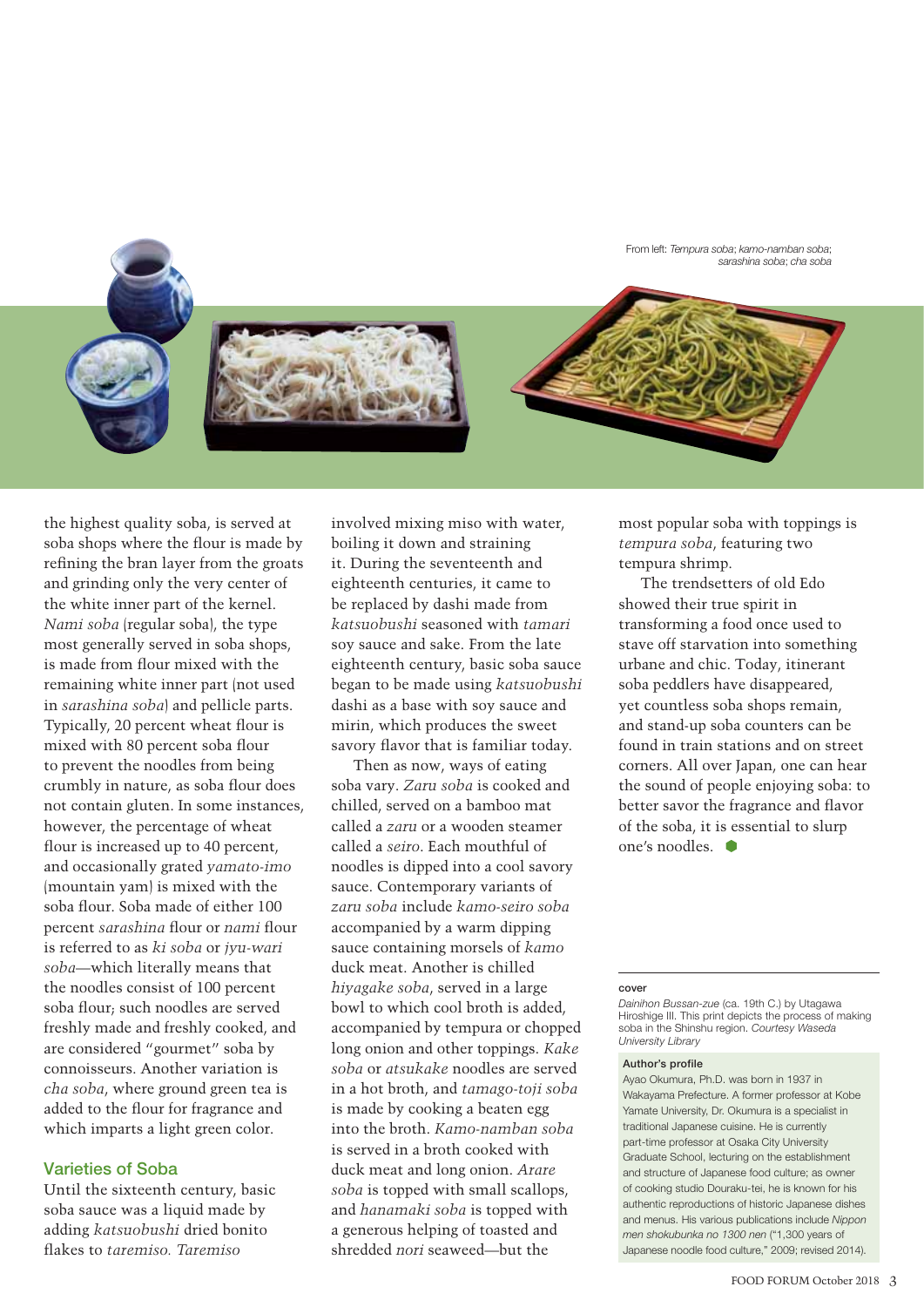

**CLOSE-UP JAPAN** *Traditions and trends in Japanese food culture* 





Selecting a favorite dish as it passes by on the belt Empty plates pile up in front of diners to be tallied for the bill.

### *Kaitenzushi*

There are two types of sushi restaurants in Japan: the typical *sushiya*, where customers sit at a counter or tables and order sushi directly from sushi chefs; and *kaitenzushi*, where sushi dishes travel on slow-moving conveyor belts directly in front of diners seated at a counter or tables—and when they see a dish they like, they simply pluck it off the belt.

The *kaitenzushi* concept originated in the 1950s and is said to be the brainchild of the owner of a casual stand-up sushi shop who, short of staff, streamlined the serving process by introducing moving conveyor belts—an idea possibly inspired by brewery production lines. When the very first *kaitenzushi-only* restaurant opened in 1958 in Osaka, the notion of displaying tempting, immediately available sushi dishes in motion was enthusiastically embraced and quickly won popularity. Since that time, *kaitenzushi* restaurants have

### *Kaitenzushi* are economical and family-friendly

rapidly multiplied beyond Osaka and now can be found throughout Japan and around the world.

In some *kaitenzushi*, customers sit not only at the counter, but at booths within arm's reach of the moving belt. Dishes originate from the kitchen, where staff place standard sushi dishes on the belt and fill special orders. Diners may simply wait for a favorite dish to pass by or order specific items from staff or via touch panels. Special orders appear on the belt displaying an "ordered dish" tag for pick-up. Tea powder and hot water taps are placed along the counter for customers to make their own tea.

The final bill is determined by the color or pattern of individual dishes, each of which denotes a different price. The values of the empty plates are added up, and payment is made at a cashier.

Because *kaitenzushi* are economical and family-friendly, menus include alternative dishes for children and those preferring something besides sushi, such as ramen, *udon*, french fries, fried chicken and ice cream. Some *kaitenzushi* provide entertainment like roulette games, which diners play based on the number of plates they consume. Challenging the classic low-budget *kaitenzushi* restaurants, however, are an increasing number of gourmet *kaitenzushi* that not only offer fresh-caught seafood, but also locally sourced "farm-to-table" products. Today, as both budget and gourmet *kaitenzushi* flourish, diners are faced with ever-more appetizing sushi options to satisfy both wallet and palate.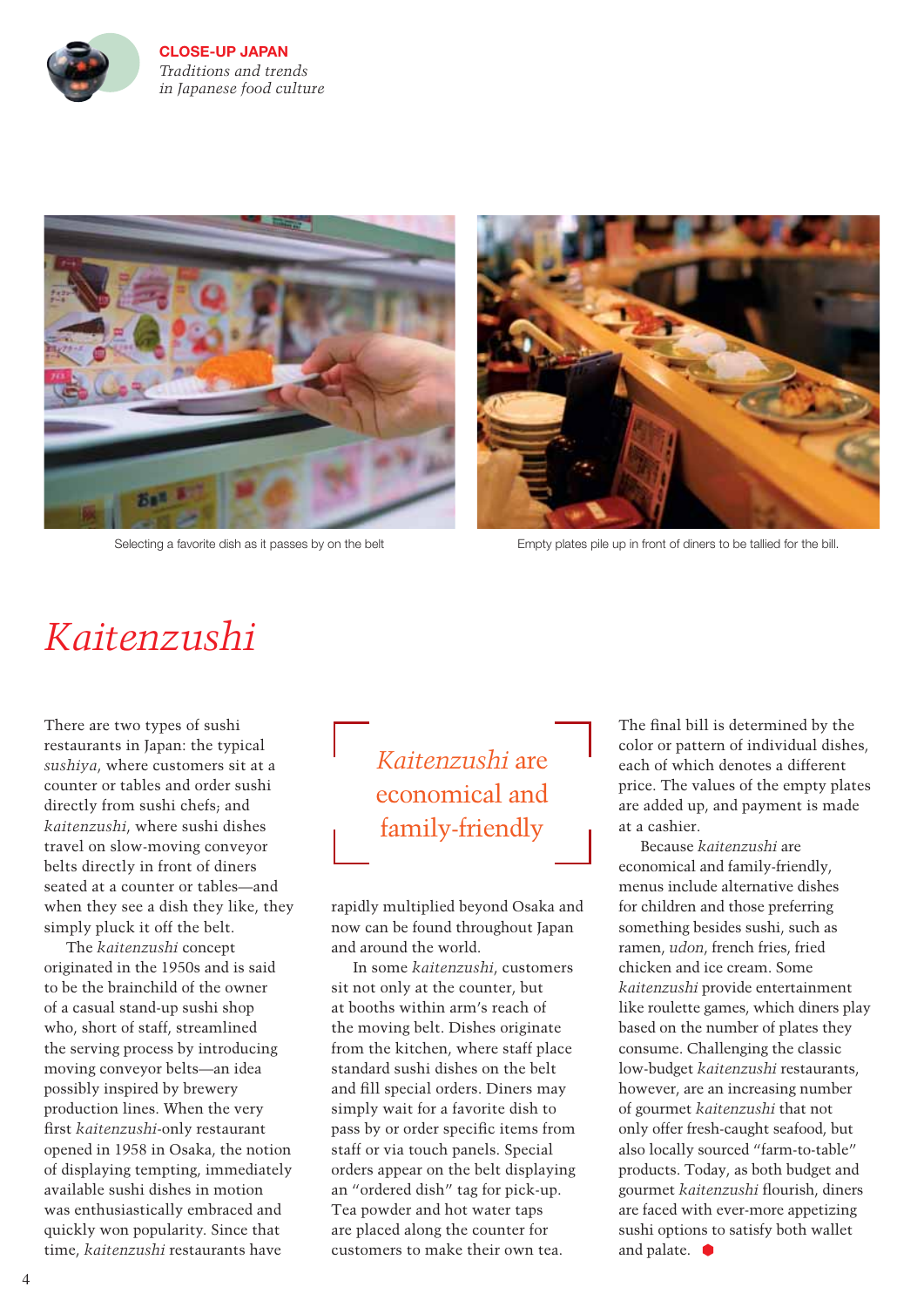

# Chopsticks for Cooking

Chopsticks play an essential role not only during a meal, but also while cooking and presenting Japanese food. Depending on ingredients and preparation methods, chopsticks of varying materials, thicknesses and lengths are used. Cooking chopsticks are referred to as *saibashi*, the most common of which are made of bamboo or wood. *Saibashi* are normally about 30 centimeters long—much longer than chopsticks used for eating—in order to keep hands far from the cooking flame. Most households use them for a



From top: *Agebashi, saibashi, manabashi* and regular chopsticks

variety of food preparations, including stirring and mixing. Serving chopsticks called *manabashi* are about 18 centimeters long. These have pointy tips and are made of metal or bamboo, and are used to place and lay out food such as sashimi on serving plates. *Manabashi* made of bamboo are used with lacquerware and other delicate dishes. Chopsticks used when frying, called *agebashi*, have handles designed not to retain heat and metal tips to prevent the absorption of oil.







Mixing eggs with *saibashi* Frying tempura using *agebashi*



### Yokosuka Kaigun Curry

Yokosuka Kaigun (Navy) Curry is a famous local "gourmet dish" from Yokosuka City, Kanagawa Prefecture. The Japanese Navy had been based here since the nineteenth century, and its forces were served Japanese-style curry. In 1908 an official Naval cooking reference book was published, which included curry recipes. Today the Japan Maritime Self-Defense Force is based in Yokosuka, and they serve curry on Fridays. In 1999, Yokosuka popularized this curry to promote and revitalize the city. Official gourmet Yokosuka Kaigun Curry is based on a recipe in the official cooking reference book that calls for curry powder, flour and beef tallow, instead of ready-made curry roux; it includes beef or chicken, carrots, onions and potatoes, with chutney served on the side. Variations of this curry can be found throughout Yokosuka, as individual restaurants strive to create their own unique signature dish. To be considered official Yokosuka Kaigun Curry, however, the dish must be accompanied by salad and a glass of milk to make it nutritionally balanced.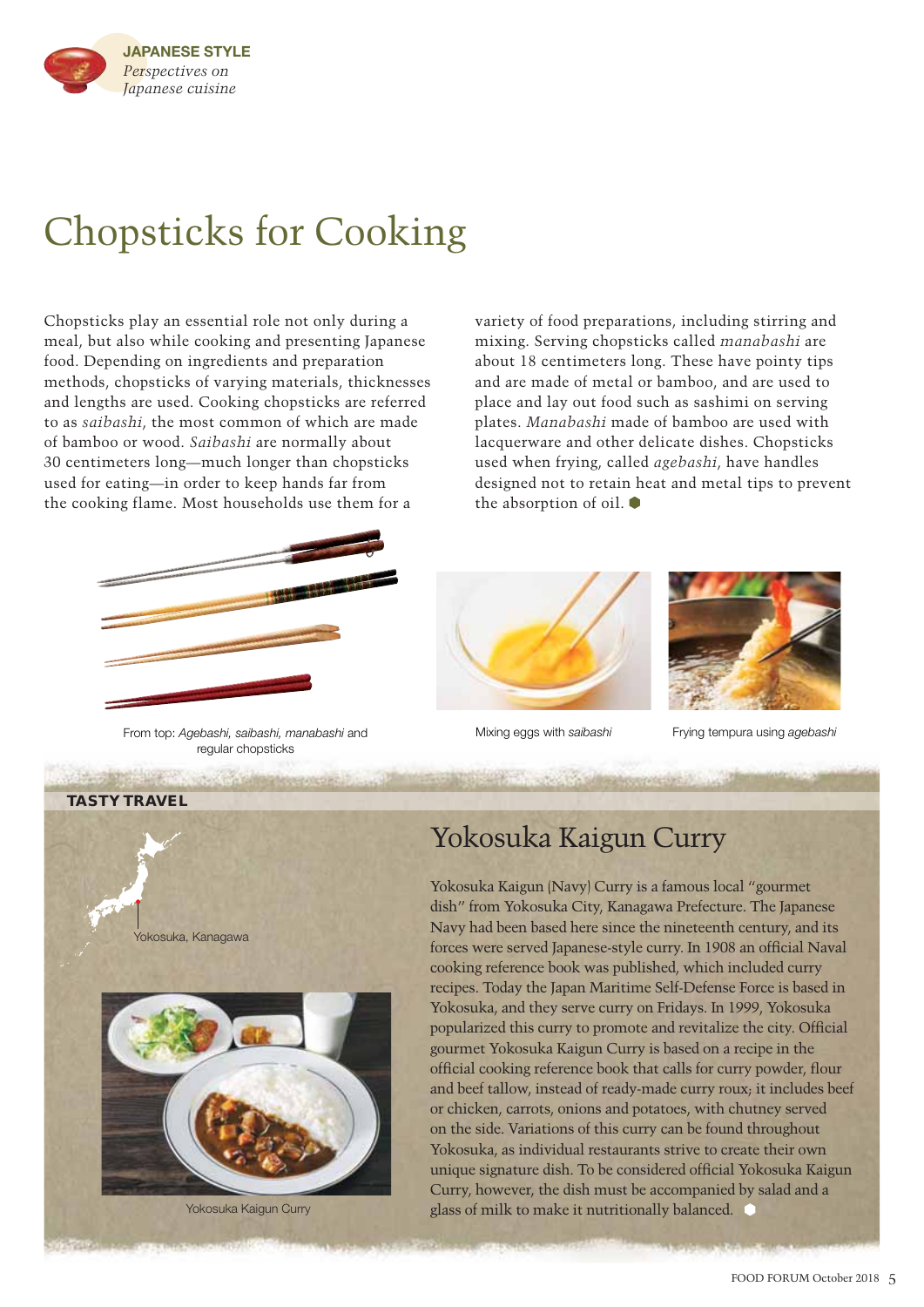



### SOBA, WALNUT AND WATERCRESS SALAD



#### *Surigoma*

Appetizer serves 2-3 248 kcal Protein 9.3 g Fat 8.0 g (per serving)

- Dried soba noodles, 120 g / 4 oz.
- 1/2-1 t vegetable oil
- 2 C of mixed watercress, rocket or wild arugula
- 12 shelled walnuts, roasted and unsalted
- 1-2 dried figs

#### **Dressing**

- 4 T soymilk
- 1 T Kikkoman Soy Sauce
- 1 T *surigoma* ground white sesame
- Dill, Italian parsley or other fresh herbs, optional
- About a dozen (1 T) dried cranberries or raisins, or both

Soba is sometimes eaten with a dipping sauce made with ground walnuts. This soba salad features greens and dried fruit as tasty variations to complement the walnuts. While perfect for vegans and vegetarians, if a heartier appetizer is desired, cooked chicken or pork slices may be added.

1 Break dried soba into halves and cook following package instructions. Drain, rinse with  $\perp$  cold water and drain again.



3Pick off the soft tips of the watercress and set a few aside, along with 3 or 4 rocket leaves for garnish. The remaining greens will be mixed with the soba and the dressing.

4Coarsely chop 2 or 3 walnuts and set aside for garnish. Finely chop the remaining walnuts.

 $5^{\text{Cut the figs into small pieces.}}$ 

6Mix the ingredients for the dressing.

Just before serving, place the soba, finely chopped walnuts, watercress, rocket and optional herbs in a bowl. Spoon all of the dressing into the bowl and mix.

Q To serve, place the salad on a serving platter. Sprinkle the coarse-chopped walnut, figs O and other dried fruit\* over the salad. Garnish with watercress and rocket.

\* Use only a modest amount of the dried fruit; more may be added depending on individual taste.

Recipe by Michiko Yamamoto

1 C (U.S. cup) = approx. 240 ml;  $1 T = 15$  ml;  $1 t = 5$  ml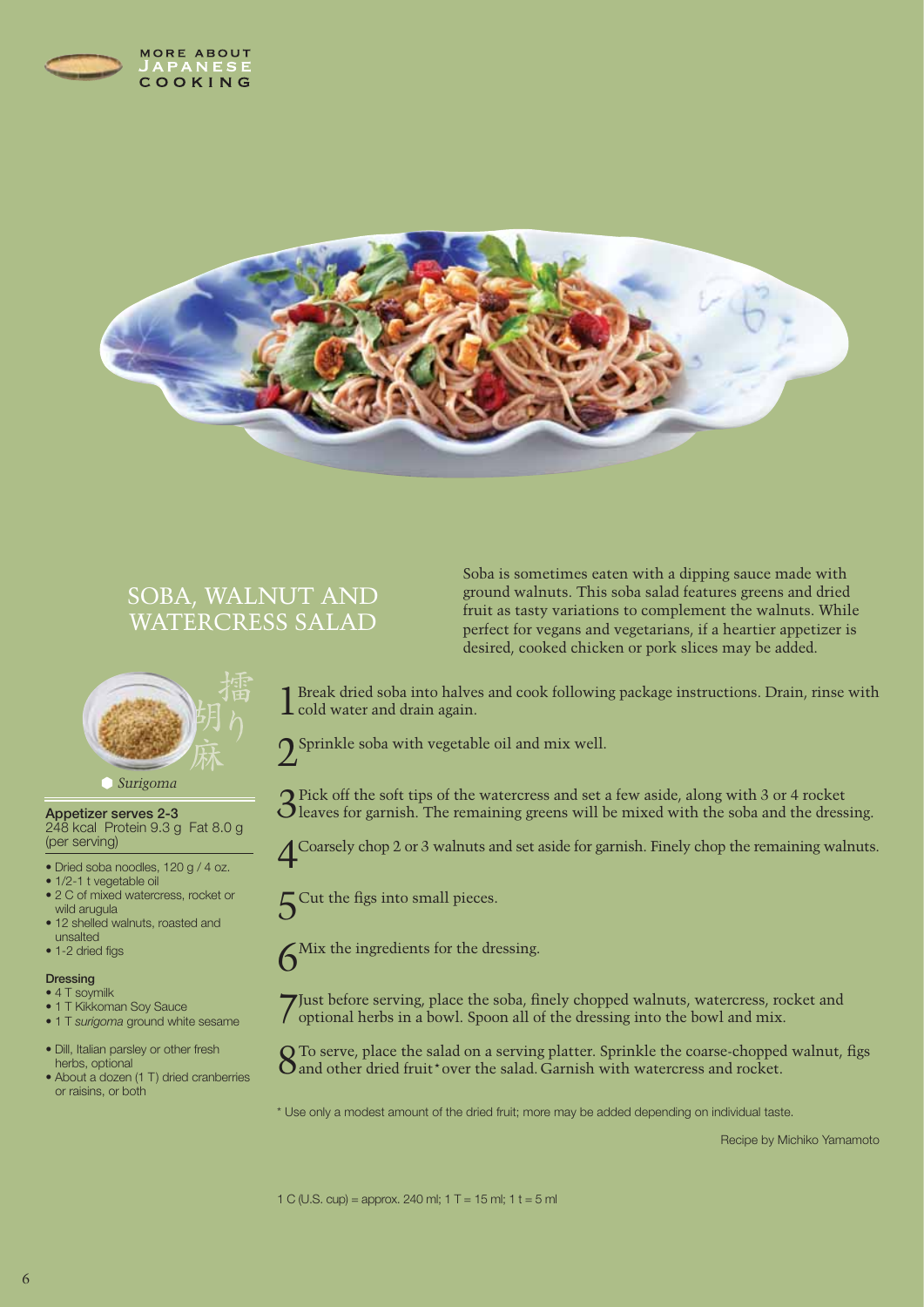

### DEEP-FRIED STUFFED EGGPLANT WITH *SOMEN* IN *TSUYU*



Serves 4

300 kcal Protein 10.8 g Fat 18.3 g (per person)

• 4 Japanese eggplants, each 80-100 g / 3-4 oz.

#### Filling

- 200 g / 7 oz. minced chicken
- 2 T chopped onion
- 1 t chopped ginger
- 1/2 t Kikkoman Soy Sauce
- 1 t sake
- Cornstarch
- 1 bundle *somen*, 50 g / 1.8 oz.
- Oil for deep-frying

#### Cooking liquid

- 300 ml / 1 ¼ C dashi stock
- 3T Kikkoman Sov Sauce
- 2 T Kikkoman Manjo Mirin • 1 ½ T granulated sugar
- 
- 2 green onions or scallions, chopped

In this recipe, the cooking liquid acts as the traditional *tsuyu* sauce for the *somen*. Since a substantial amount of this liquid is needed to prepare the eggplants, any remaining sauce may be served as *tsuyu* to accompany extra servings of *somen*, if desired.

1Without removing the stems of the Japanese eggplants, trim loose parts and slit the eggplants lengthwise criss-cross into quarters, taking care to keep the four pieces attached to the stem.\*

 $2^{\text{In a bowl, mix the filling ingredients and set aside. Dust the inner sides}$  of the eggplants with cornstarch to help the filling stick. Fill the insides of the eggplants with the chicken fi lling (*see photo*).



3Tie one end of the *somen* bundle with cooking twine. Place into a pot of boiling water and cook as per package instructions. Keep the twine tied to drain and rinse the *somen* well with running water, and then drain again (*see photo*).

4Preheat oil to 170 °C / 335 °F. Deep-fry the eggplants until the meat turns light golden brown. Place on paper towel to remove excess oil.

 $\Gamma$  In a saucepan heat the cooking liquid to warm, and add the deep-fried stuffed  $\mathbf{O}$  eggplants. Cook over medium heat for 4-5 minutes and then remove.

Gut the stuffed eggplants in half crosswise. Cut off the tied end of the *somen*. Place one eggplant and one quarter of the *somen* into each of 4 individual serving dishes. Pour over just enough cooking liquid to cover the bottom of the dish and garnish with chopped green onion.

 $*$  If the eggplants are large, cut into 1 cm /  $\frac{1}{2}$  in. round slices. Lightly dust the inner sides of the sliced eggplant and sandwich the filling between the slices.

Recipe by Kikkoman Corporation